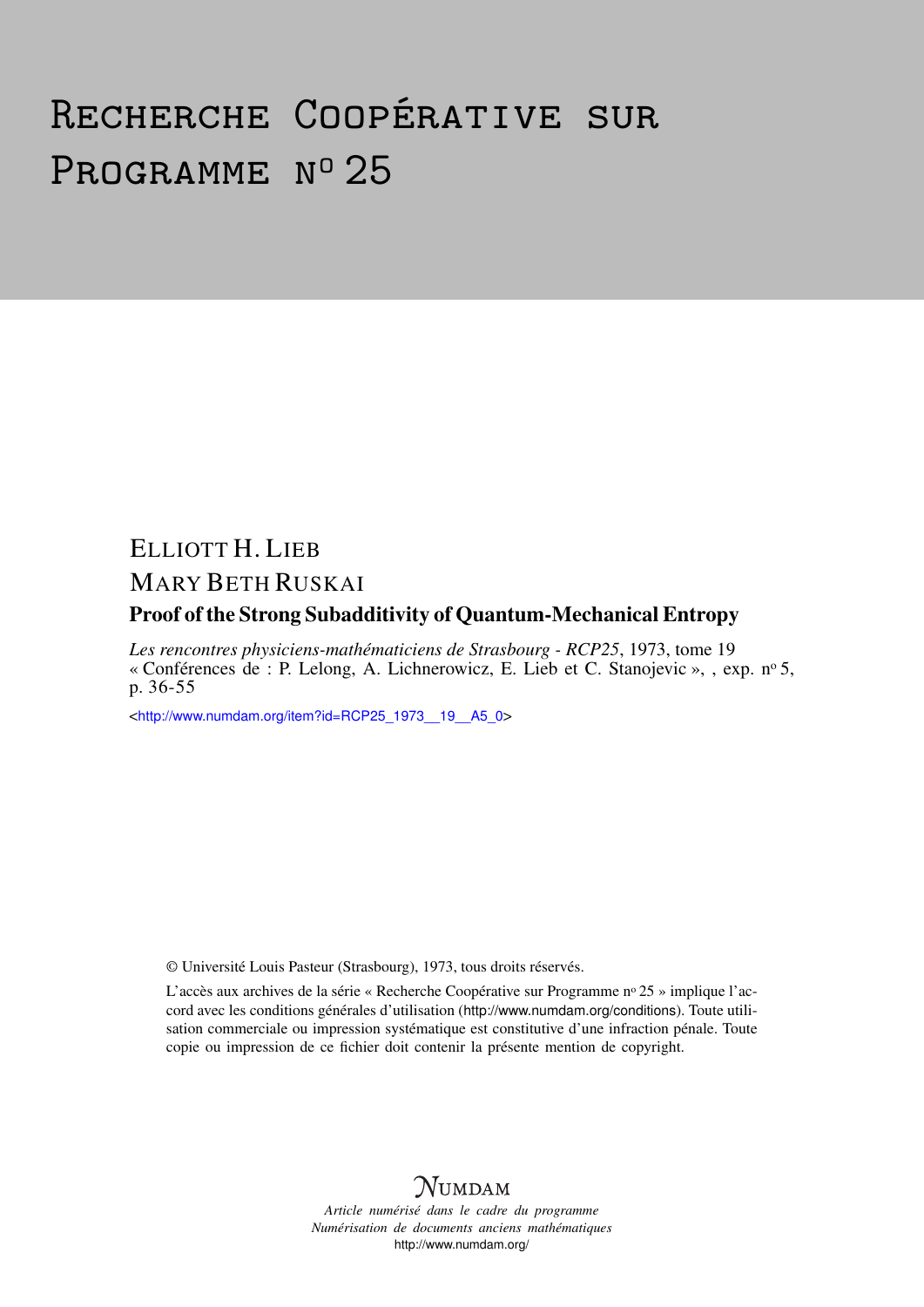# PROOF OF THE STRONG SUBADDITIVITY OF QUANTUM-MECHANICAL ENTROPY.

Elliott H. LIEB<sup>\*+</sup> I . H . E . S . 91- Bures-sur-Yvette France

 $1 - 1 - 1 - 1$ 

Mary Beth RUSKAI<sup>\*</sup>S

Department of Mathematics

M . I . T .

Cambridge, Mass.02139

U.S.A .  $1 - 1 - 1 - 1$ 

ABSTRACT - We prove several theorems about quantum-mechanical entropy ; in particular, that it is strongly subadditive.

<sup>\*</sup>Work partially supported by U.S. National Science Foundation Grant GP-31674 X.

On leave from Department of Mathematics, M.I.T.,Cambridge, Mass.02139, U.S.A. . Work partially supported by a Guggenheim Memorial Foundation fellowship.

<sup>^</sup>Presently, N.R.C. fellow at Department of Physics, University of Alberta, Edmonton 7, Canada.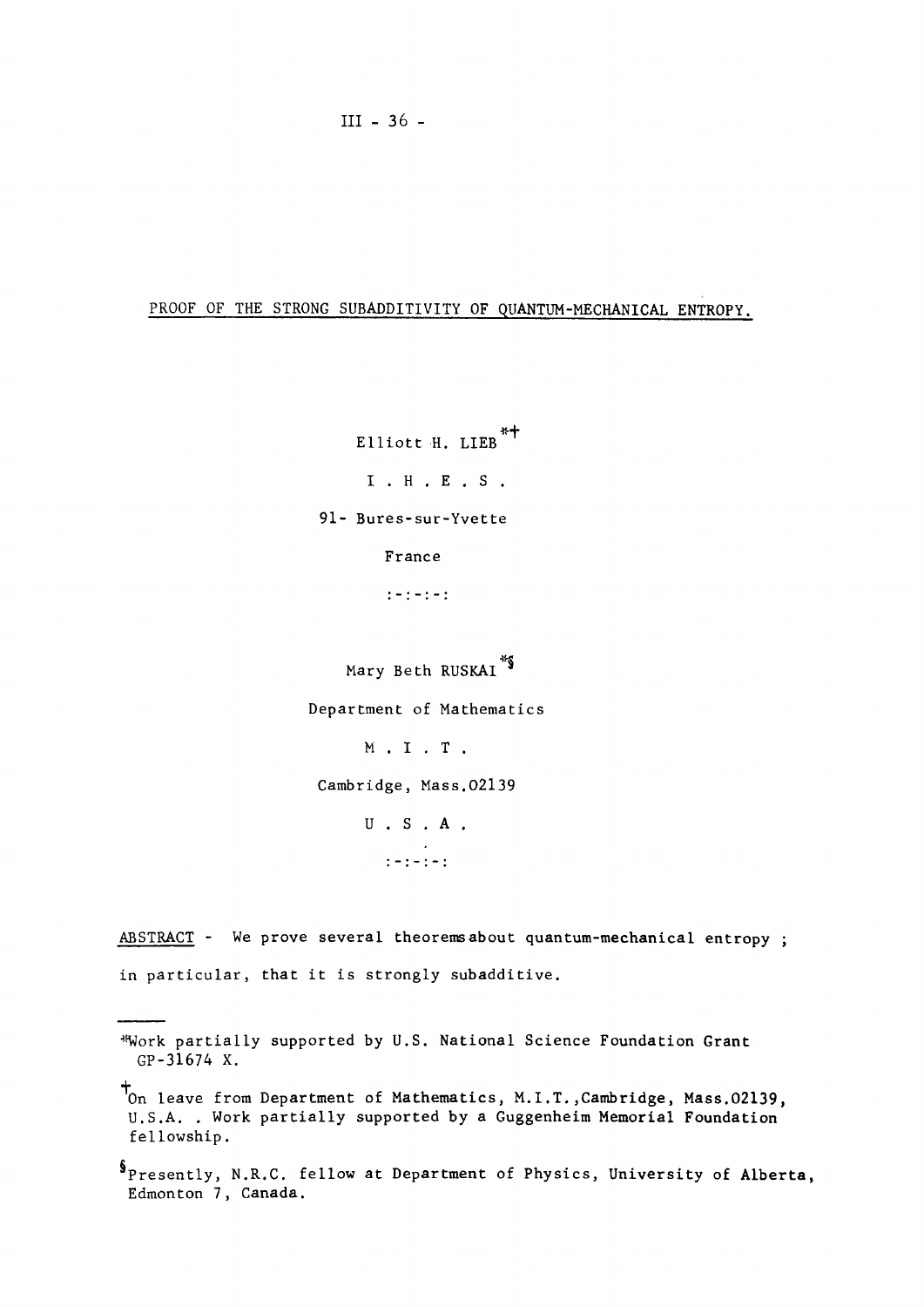**III -** 37 -

#### I.- INTRODUCTION,

In this paper we prove several theorems about quantum mechanical entropy, in particular, that it is strongly subadditive **(SSA)**. These theorems were announced in an earlier note<sup>1</sup>, to which we refer the reader for a discussion of the physical significance of **SSA** and for a review of the historical background. We repeat here a bibliography of relevant 2-9 papers

The setting for these theorems is this :

a) Given a separable Hilbert space H and a positive, trace-class operator,  $\rho$ , on H (i.e.  $\rho \ge 0$  means (*Y*,  $\rho$  Y )  $\ge 0$  for all Y in H) , the entropy of **p** is defined to be

$$
S(\rho) = -Tr \rho \ln \rho = -\sum_{i=1}^{\infty} \lambda_i \ln \lambda_i
$$
 (1.1)

where Tr means trace, the  $\lambda_i$  are the eigenvalues of  $\rho$ , 0 ln  $0 \equiv 0$ , and we permit the possibility  $S(\rho) = \infty$ . In physical applications one also requires that  $Tr \rho = 1$ , in which case  $\rho$ is called a density matrix.

b) If  $H_{12} = H_1 \otimes H_2$  is the tensor product of two Hilbert spaces and  $p_{12}$  is a positive, trace-class operator on  $H_{12}$ , we can define a positive, trace-class operator,  $\rho_1$ , on  $H_1$  by the partial trace, i.e.

$$
\rho_1 = \text{Tr}_2 \quad \rho_{12} \tag{1.2}
$$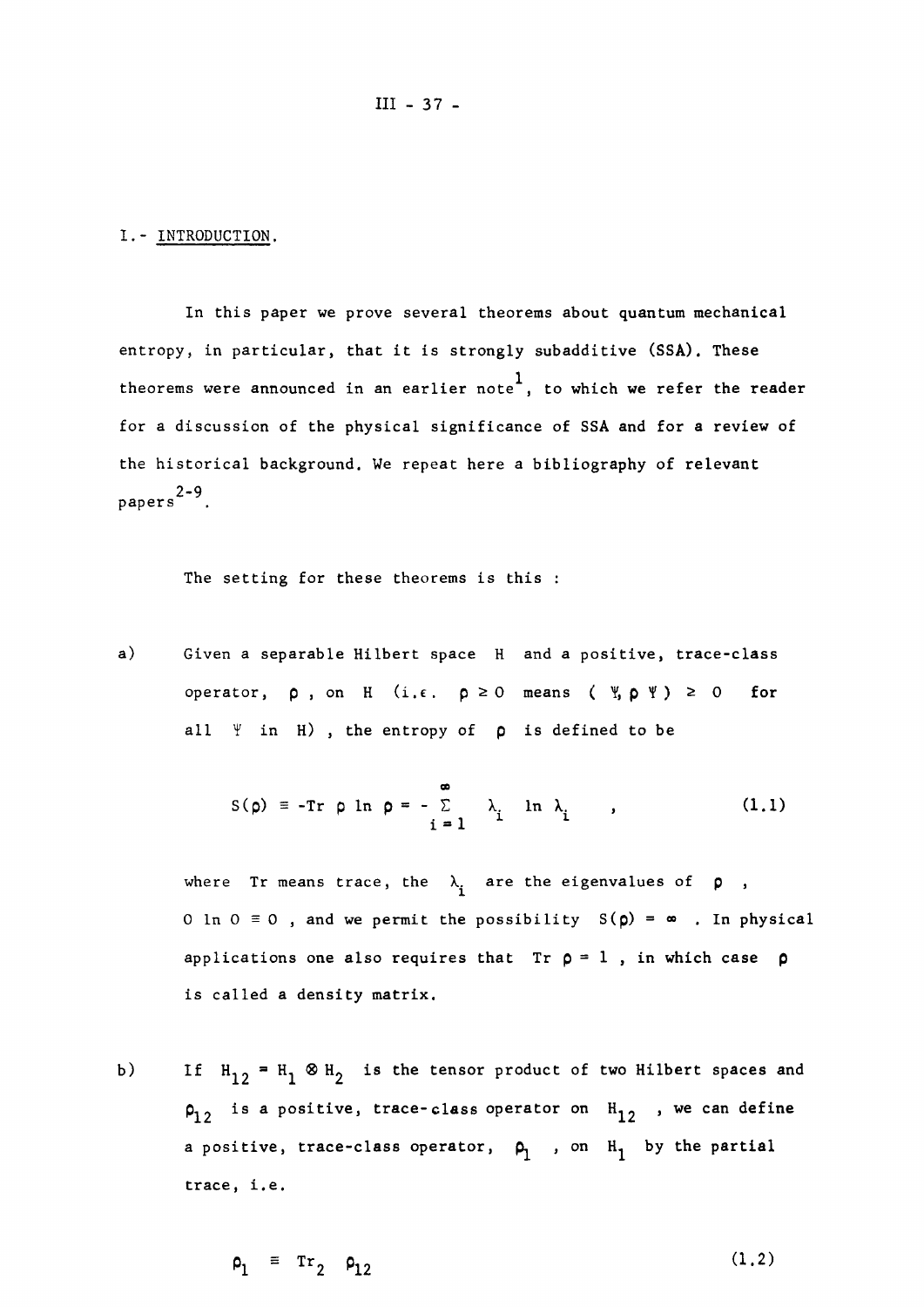# **III - 38 -**

by which we mean

$$
(\varphi, \rho_1 \Psi) = \sum_{i=1}^{\infty} (\varphi \otimes e_i, \rho_2 [\Psi \otimes e_i])
$$
 (1.3)

for all  $\varphi$ ,  $\psi$  in  $H_1$  and  $\{e_i\}_{i=1}^{\infty}$  any orthonormal basis in  $H_2$  . We shall denote  $S(\rho_1)$  by  $S_1$  etc... In like manner one can have  $\texttt{H}_{123}$  =  $\texttt{H}_{1}$   $\otimes$   $\texttt{H}_{2}$   $\otimes$   $\texttt{H}_{3}$  , and  $\texttt{P}_{123}$  a positive, t class operator on  $H_{123}$  , and define  $P_{12}$  on  $H_{12}$  =  $H_1$   $\otimes$  H  $\rho_1$  on  $H_1$  , etc... by partial traces. When no confusion arises, we shall frequently use the symbol  $\rho_1$  to denote the operator  $p_1 \otimes \mathbf{1}_2$  on  $H_{12}$ .

Our main results are the following two theorems.

Theorem 1 : Let  $H_{12} = H_1 \otimes H_2$  . Then the function

$$
\rho_{12} \xrightarrow{\qquad} s_1 - s_{12} \tag{1.4}
$$

is convex on the set of positive, trace-class operators on  $H^2$ <sub>12</sub>.

Theorem 2 – (Strong Subadditivity) : Let  $H^2_{1,23}$  and  $A^2_{1,23}$  be define as in (b) above. Then

(i) 
$$
S_{123} + S_2 - S_{12} - S_{23} \le 0
$$
 (1.5)

and

(ii) 
$$
S_1 + S_3 - S_{12} - S_{23} \le 0
$$
 (1.6)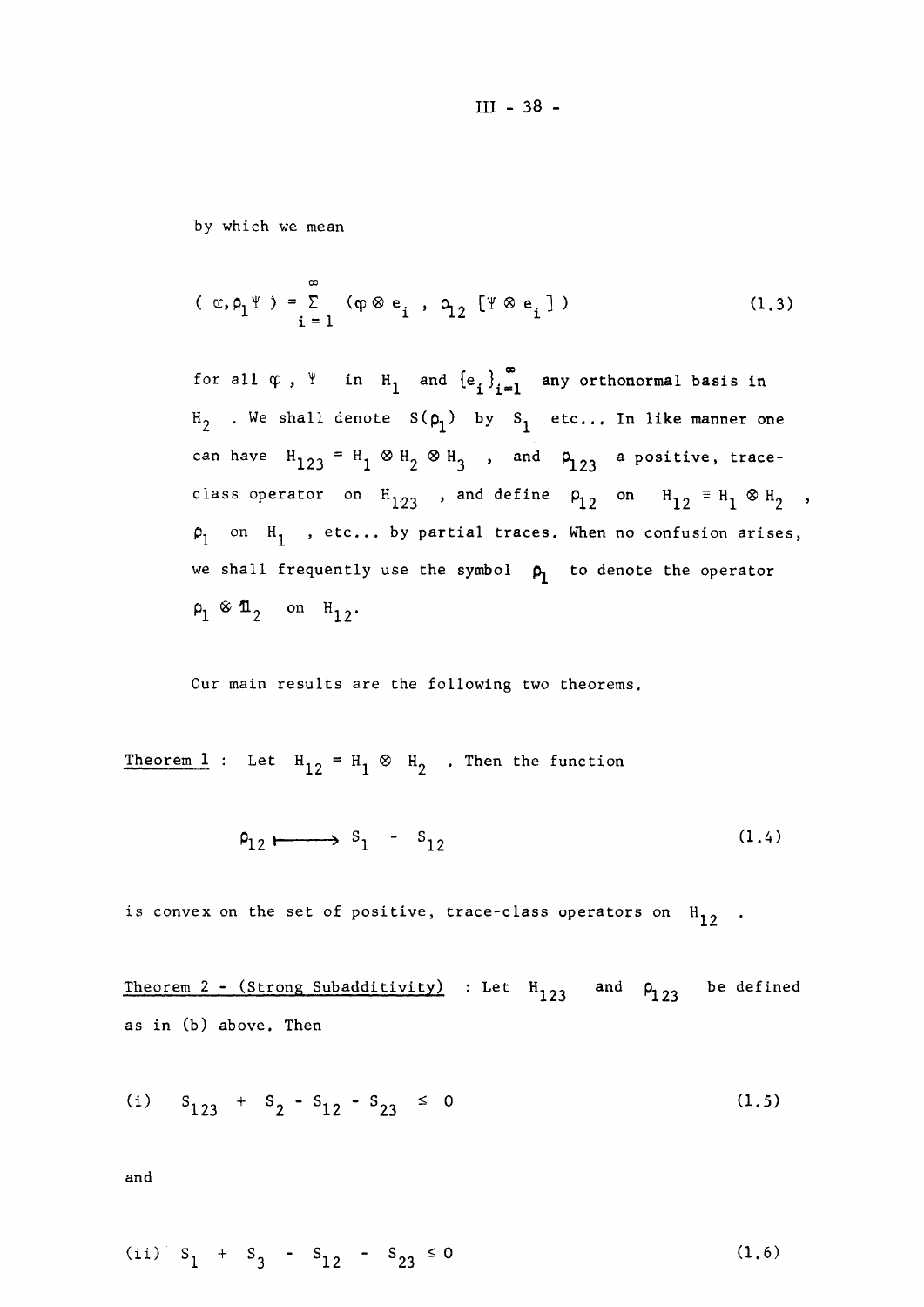In the next section we prove these theorems in the finite-dimensional case. In section III we elucidate the connection between these two theorems and give some related results. Section IV contains the proofs for the infinite-dimensional case and is based on the appendix kindly contributed by B. Simon, to whom we are most grateful.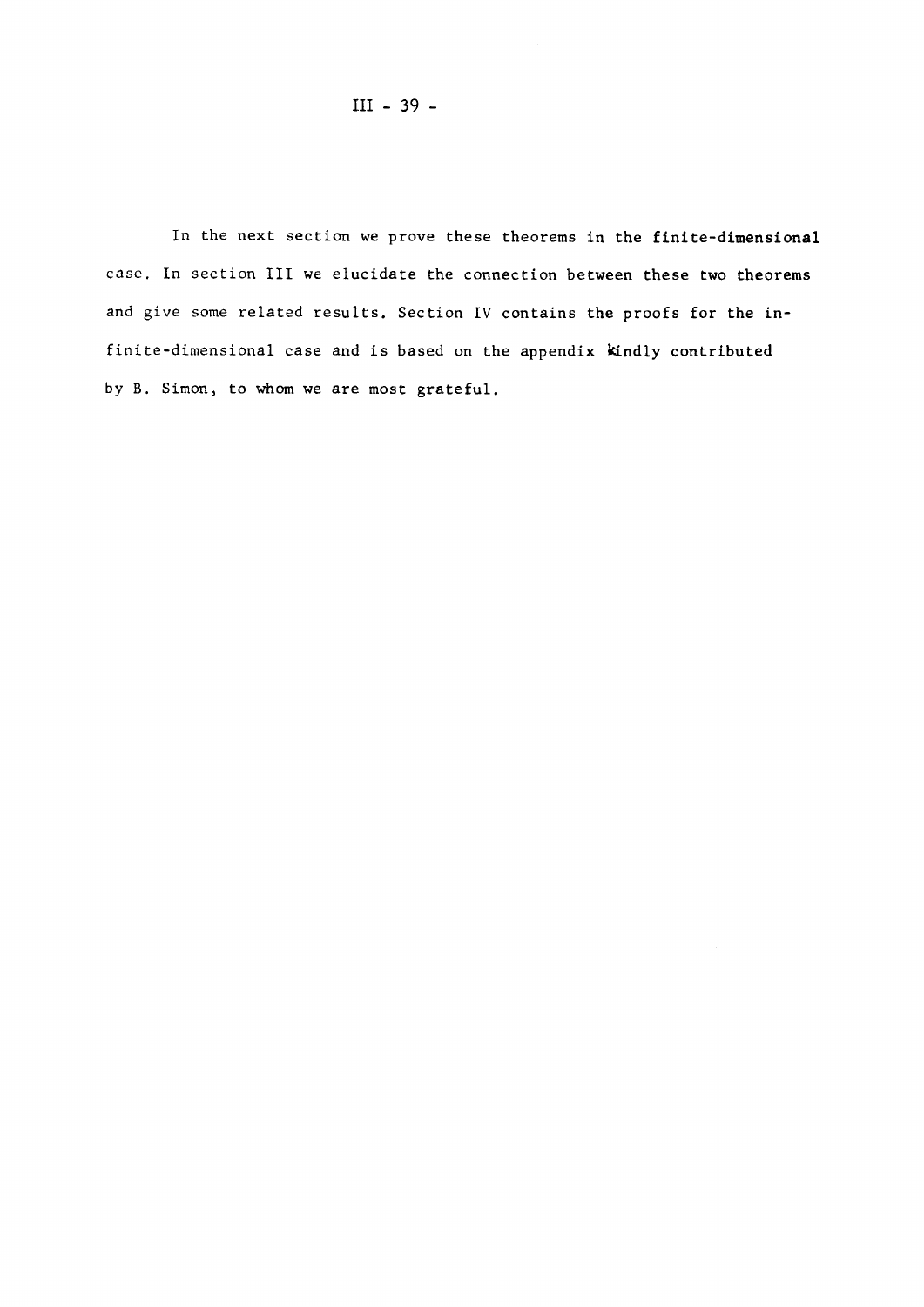#### II.- PROOFS OF THEOREMS 1 AND 2 IN THE FINITE-DIMENSIONAL CASE

Proof of Theorem **1** : The theorem states that

$$
(s_{1} - s_{12}) (\rho_{12}) \le \alpha (s_{1} - s_{12}) (\rho_{12}') + (1 - \alpha) (s_{1} - s_{12}) (\rho_{12}'') \qquad (2.1)
$$

where  $\rho_1$ <sub>2</sub> =  $\alpha$   $\rho_1^1$ <sub>2</sub> + (1- $\alpha$ )  $\rho_1^1$ <sub>2</sub>, 0  $\leq \alpha \leq 1$  , and  $\rho_1^1$ <sub>2</sub> and  $\rho_1^1$ <sub>2</sub> are any positive, trace-class operators on  $H^2_{12}$  . We shall assume that both  $\mathsf{p}^{\prime}_{12}$  and  $\mathsf{p}^{\prime\prime}_{12}$  are strictly positive and appeal to continuity of p  $\longmapsto$ S(p) in the semi-definite case. Letting

$$
\Delta = \alpha \operatorname{Tr}_{12} \rho_1' 2^{(-\ln \rho_1')} 2 + \ln \rho_1' + \ln \rho_{12} - \ln \rho_1' \quad ,
$$

and

$$
\Gamma = (1 - \alpha) \operatorname{Tr}_{12} \rho_{12}'' (-\ln \rho_{12}'' + \ln \rho_{1}'' + \ln \rho_{12} - \ln \rho_{1}) ,
$$

one sees that  $(2,1)$  is equivalent to  $A + \Gamma \le 0$  . We now use Klein's 7,10  $\cdots$ 

$$
Tr (-A ln A + A ln B) \leq Tr (B - A) \qquad . \qquad (2.2)
$$

(Alternatively, one could use the Peierls - Bogoliubov inequality in a  $2\sqrt{2}$ similar way ) . We first apply  $\langle 2, 2 \rangle$  to  $\beta$  with  $A = p^2/2$  and B = exp  $\begin{bmatrix} 1n & p^1_1 + 1n & p^1_2 \end{bmatrix}$  - 1n  $p^1_1$  and then similarly to  $\Gamma$  . Then

$$
\Delta + \Gamma \leq \alpha \operatorname{Tr}_{12} [\exp(\ln \rho_1' + \ln \rho_{12} - \ln \rho_1) - \rho_{12}']
$$
  
+  $(1-\alpha) \operatorname{Tr}_{12} [\exp(\ln \rho_1'' + \ln \rho_{12} - \ln \rho_1') - \rho_{12}' ]$  (2.3)  
 $\leq \operatorname{Tr}_{12} [\exp(\ln \rho_1' + \ln \rho_{12} - \ln \rho_1) - \rho_{12}] = 0$ .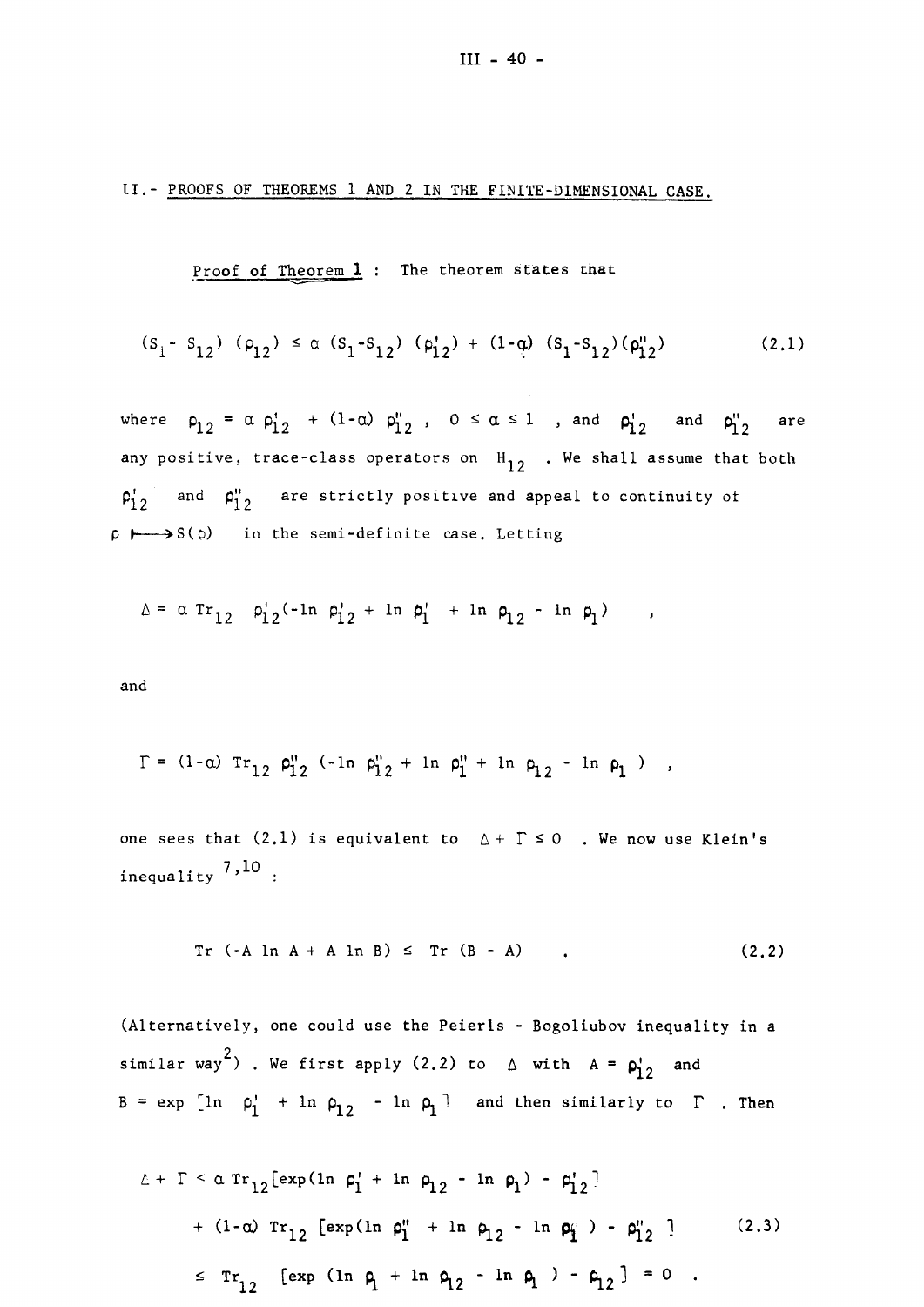The second inequality in  $(2.3)$  follows from the concavity  $^{11}$  of  $C \longmapsto Tr[exp (K + ln C)]$  for positive C applied to  $p_1 = \alpha p_1' + (1-\alpha) p_1''$  with  $K = 1n p_1 - ln p_1$ . Q.E.D.

<u>Proof of Theorem 2</u> : It has already been pointed out<sup>2</sup> that  $(1.5)$ and  $(1,6)$  are equivalent; however, we shall prove each statement separaand (1.6) are equivalent ; however, we shall prove each statement separa-

(i) Proof of (1.5): We use Klein's inequality, (2.2), with 
$$
A = \rho_{123}
$$
 and  $B = \exp[-\ln \rho_2 + \ln \rho_{12} + \ln \rho_{23}]$ . One finds

$$
F(\rho_{123}) = S_{123} + S_2 - S_{12} - S_{23} \leq Tr_{123} [\exp(\ln \rho_{12} - \ln \rho_{2} + \ln \rho_{23}) - \rho_{123}].
$$

We now apply a generalization<sup>11</sup> of the Golden-Thompson inequality, i.e.

Tr[exp(ln B - ln C + ln D)] 
$$
\leq Tr \int_{0}^{\infty} B (C + x \text{ 1})^{-1} D(C + x \text{ 1})^{-1} dx.
$$
 (2.4)

Thus

$$
F(\rho_{123}) \leq Tr_{123} \left[ \int_{0}^{\infty} \rho_{12} (\rho_{2} + x \pi)^{-1} \rho_{23} (\rho_{2} + x \pi)^{-1} dx - \rho_{123} \right]
$$
  
=  $Tr_{2} \int_{0}^{\infty} \rho_{2} (\rho_{2} + x \pi)^{-1} \rho_{2} (\rho_{2} + x \pi)^{-1} dx - Tr_{123} \rho_{123}$   
=  $Tr_{2} \rho_{2} - Tr_{123} \rho_{123} = 0$ . Q.E.D.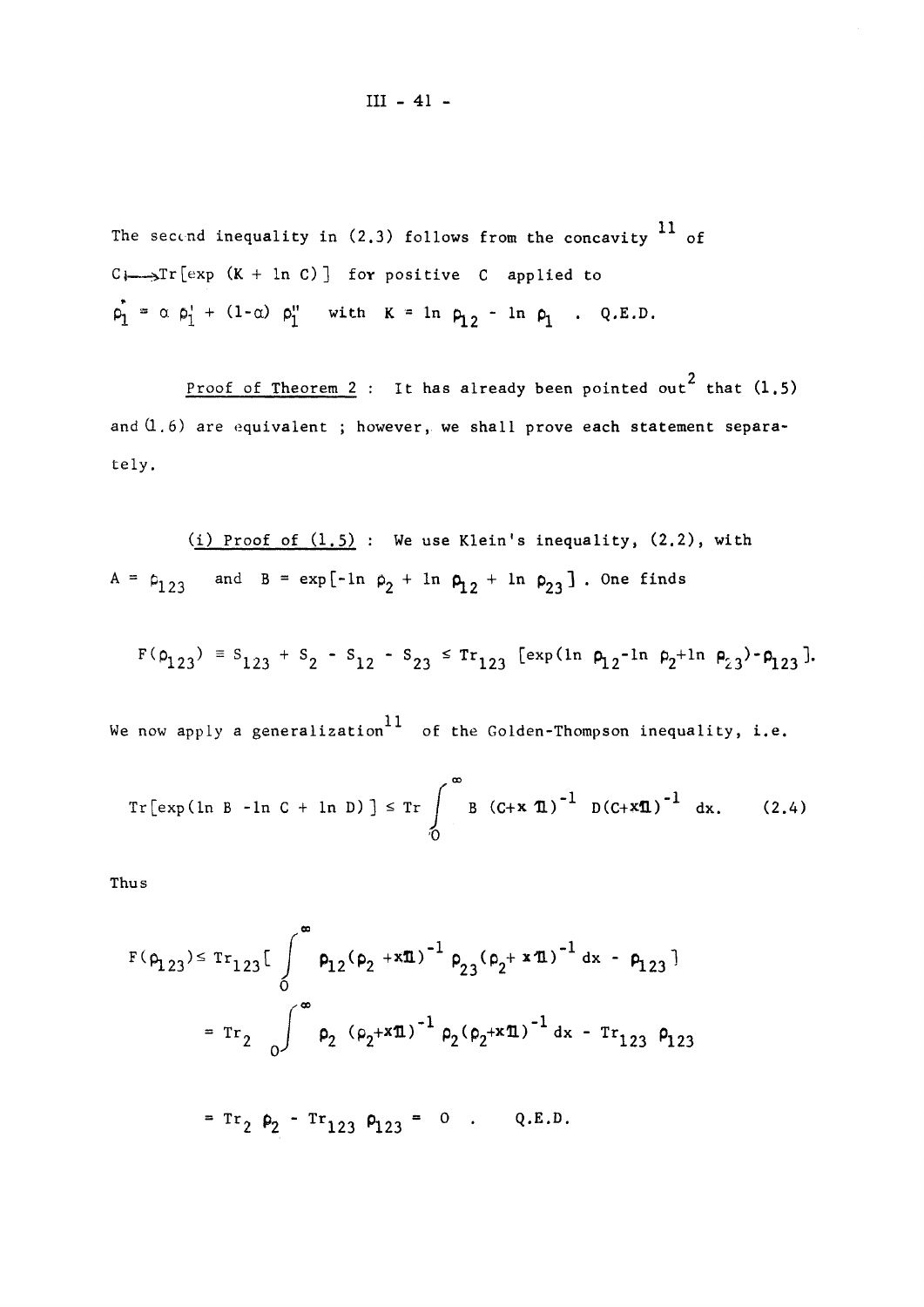**III - 42 -**

 $(i)$  Proof of  $(1.6)$  : Call the left side of  $(1.6)$  G  $(\rho_{123})$  . Note that  $S_1$  -  $S_{1,2}$  is convex in  $\rho_{1,2}$  by Theorem 1 ; since  $\rho_{1,2}$  is  $\mathsf{S}_1 \cdot \mathsf{S}_1 \cdot \mathsf{S}_1 = \mathsf{S}_{12}$  is convex in  $\mathsf{P}_{123}$  . Thus,  $\mathsf{G}(\mathsf{P}_{123})$  i convex in  $\bm{\mathsf{p}}_{\text{1,23}}$  . In the convex cone of positive matrices, the extrema rays consist of matrices of the form  $p = \alpha P$  where  $\alpha \ge 0$  and P is a one-dimensional projection. If  $\rho_{123}$  is extremal, then (see Ref.2, lemma 3)  $S_1$  =  $S_{23}$  and  $S_3$  =  $S_{12}$  , so that  $G(\rho_{123})$  = 0 . Every positiv matrix  $\rho_{\overline{1}\,2\,3}^{}$  can be written as a convex combination of extremal matrices it then follows from the convexity of G that  $G(p_{123}) \le 0$ . Q.E.D.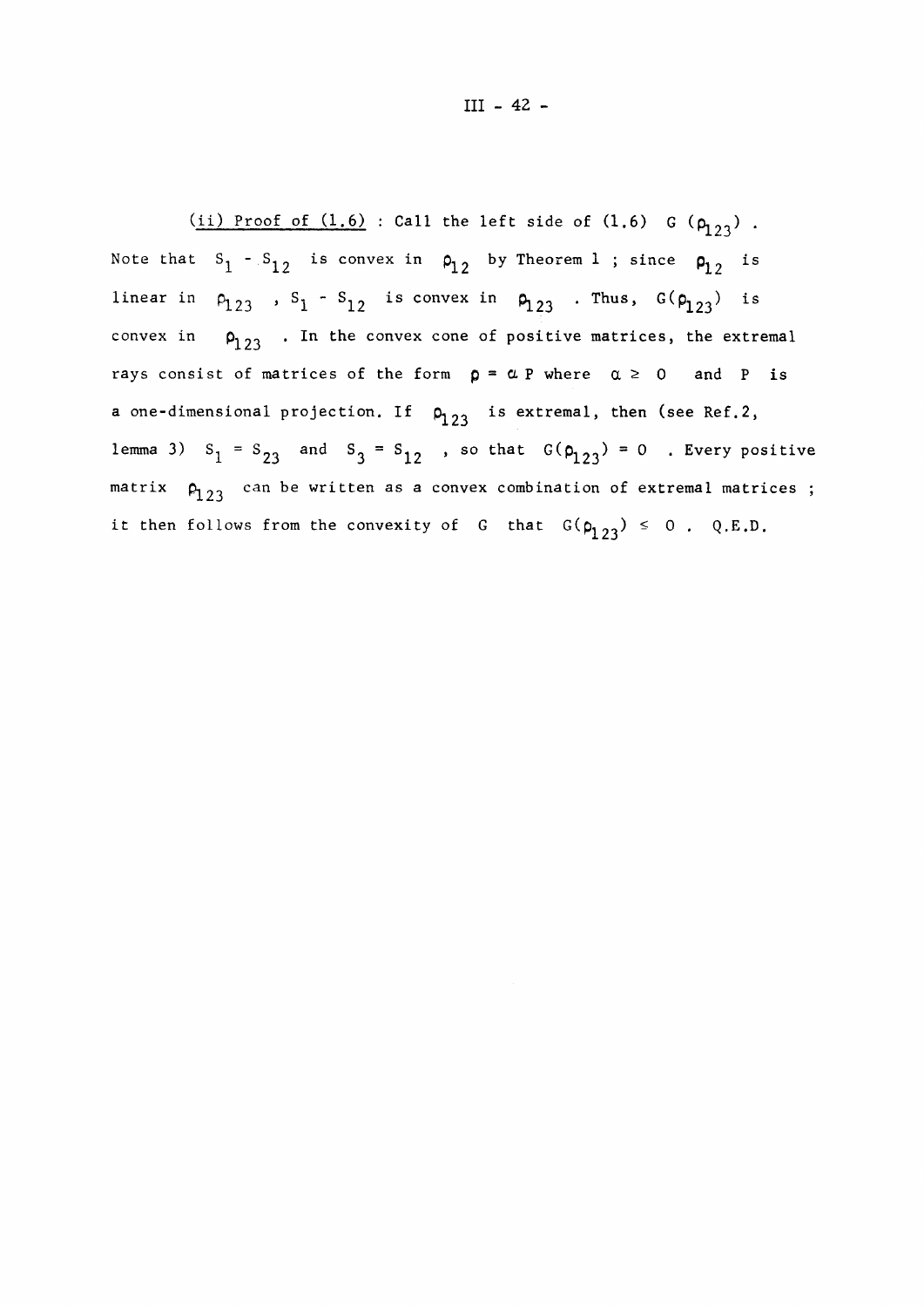#### III.- REMARKS AND RELATED RESULTS.

We have already noted in the proof of  $(1.6)$  that Theorem 1 implies Theorem 2. We now note that the converse is also true and give several alternate proofs of Theorems1 and 2 . We then show that  $\mathbf{F}(\mathsf{p}_{1,2,3}^*)$  is no convex and give a corollary to Theorem **1.** 

A) To show Theorem 2 implies Theorem 1 it suffices to note that ( apart from the trivial interchange of the subscripts 1 and 2 in (2.1) ) (1.5) is identical to (2.1) for a special choice of  $\rho^{\text{123}}$ , i.e.  $\mathsf{p}_{123}$  =  $\mathsf{a}\mathsf{p}_{12}$  & E<sub>3</sub> + (1 -  $\mathsf{a}$ )  $\mathsf{p}_{12}^{\scriptscriptstyle\vee}$  & F<sub>3</sub> where H<sub>3</sub> is chosen to be two-dimen and  $E^{\text{a}}_3$  and  $F^{\text{a}}_3$  are orthogonal, one-dimensional projections on  $H^{\text{a}}_3$ 

B) Uhlmann<sup>9</sup> has shown that  $(1.5)$  follows from the concavity of C $\longmapsto$ Tr exp(K + ln C). This has been shown to be true by Lieb<sup>11</sup>, and an alternate proof was later found by Epstein<sup>12</sup> . Therefore, Uhlmann's remark gives an alternate proof of  $(1.5)$ .

C) The proof of  $(1.6)$  shows that Theorem 1 implies Theorem 2. However,  $(1.6)$  is not equivalent to  $(1.5)$  in other contexts<sup>13</sup>. (In fact, (1.6) is false in the classical continuous case<sup>6</sup>) . Therefore, it is instructive to note that one can show that Theorem  $l$  implies  $(l, 5)$  directly without using  $(1.6)$ . Baumann and Jost<sup>3,5</sup> have shown that a special choice of  $\sigma'$ , and  $\sigma''$ , in (2.1) implies that  $Tr \int_{\sigma} A^*(C+x\mathbf{1})^{-1} A(C+x\mathbf{1})^{-1} dx$  $\mathbf{v}$ is jointly convex in  $(A,C)$  where A and C are matrices with  $C > 0$ <br>Lieb has then shown<sup>11</sup> that this implies  $C \rightarrow \text{Tr} \exp(K+ \ln C)$  is concave is jointly convex in (A,C) where  $\mathcal{A}$  and  $\mathcal{A}$  and  $\mathcal{A}$  and  $\mathcal{A}$  are matrices with  $\mathcal{A}$  and  $\mathcal{A}$  $\mathcal{L}$  that this implies  $\mathcal{L}$  this implies  $\mathcal{L}$  is concaved  $\mathcal{L}$  in  $\mathcal{L}$  is concaved  $\mathcal{L}$  is concaved by already seen, implies  $(1.5)$ . Alternatively, we have already noted in  $(B)$ above that concavity of  $C \rightarrow Tr$  exp[K + ln C] implies (1.5).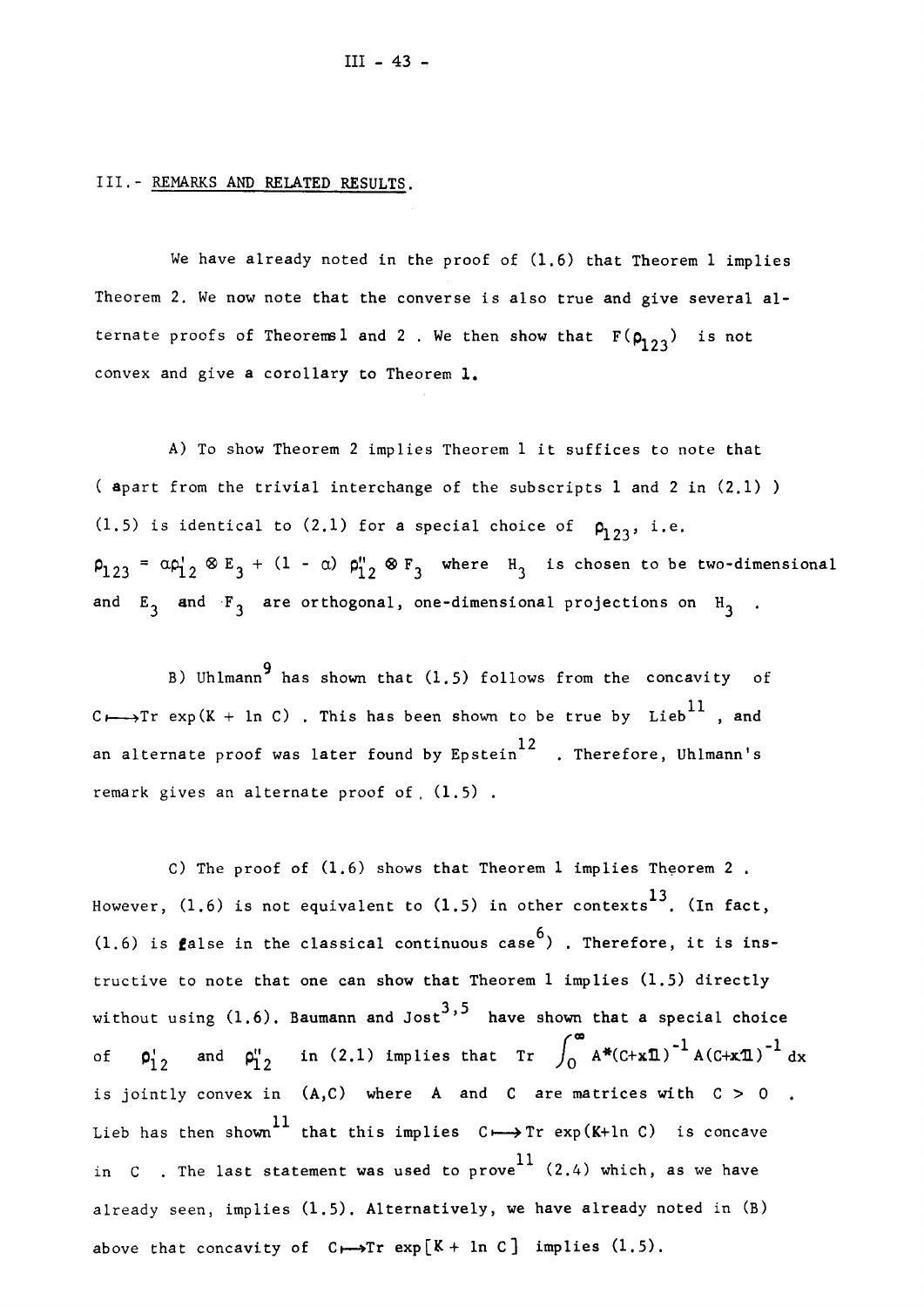D) We have already shown that the left side of  $(1.6)$ ,  $G(\rho_{123})$ , is convex. One might wonder, therefore, if the left side of  $(1.5)$ ,  $F(\rho_{123})$ , is also convex. In fact, it is not. If it were, one could choose  $H_2$  to be one-dimensional so that

$$
F(\rho_{123}) = s_{13} - s_1 - s_3 = E(\rho_{13})
$$
,

would have to be a convex function of  $\rho_{13}^{}$  . Take  $H_1^{}$  and  $H_3^{}$  to be two-dimensional and choose  $p^{\prime}_1{}^3_3$  and  $p^{\prime\prime}_1{}^3_3$  to be the following orthogonal, one-dimensional projections :

$$
\rho'_{13}(i_1, i_3 ; j_1, j_3) = \frac{1}{2} \delta(i_1, i_3) \delta(j_1, j_3)
$$

and

$$
\varphi_{13}^{\prime\prime}(i_1, i_3 ; j_1, j_3) = \frac{1}{2} [1 - \delta(i_1, i_3)] [1 - \delta(j_1, j_3)],
$$

where  $\delta$  is the Kronecker delta. Then  $\rho_1' = \rho_1'' = \frac{1}{\epsilon} \mathbb{1}_1$ ,  $\rho_3' = \rho_3'' = \frac{1}{\epsilon} \mathbb{1}_3$ , and  $E(\rho_{1,3}^1) + E(\rho_{1,3}^0) - 2 E(\frac{1}{2} \rho_{1,3}^1 + \frac{1}{2} \rho_{1,3}^0) = -2 \ln 2 < 0$ , which is a contradiction.

E) It was pointed out in Ref. 11 that if f(A) is a convex function from the set of positive matrices into  $R$ , and if it is also homogenous (i.e.  $f(\lambda A) = \lambda f(A)$  for all  $\lambda > 0$ ), then

$$
\frac{d}{dx} f(A + x B) \Big|_{x=0} = \lim_{x \downarrow 0} x^{-1} [f(A + x B) - f(A)] \le f(B) , \qquad (3.1)
$$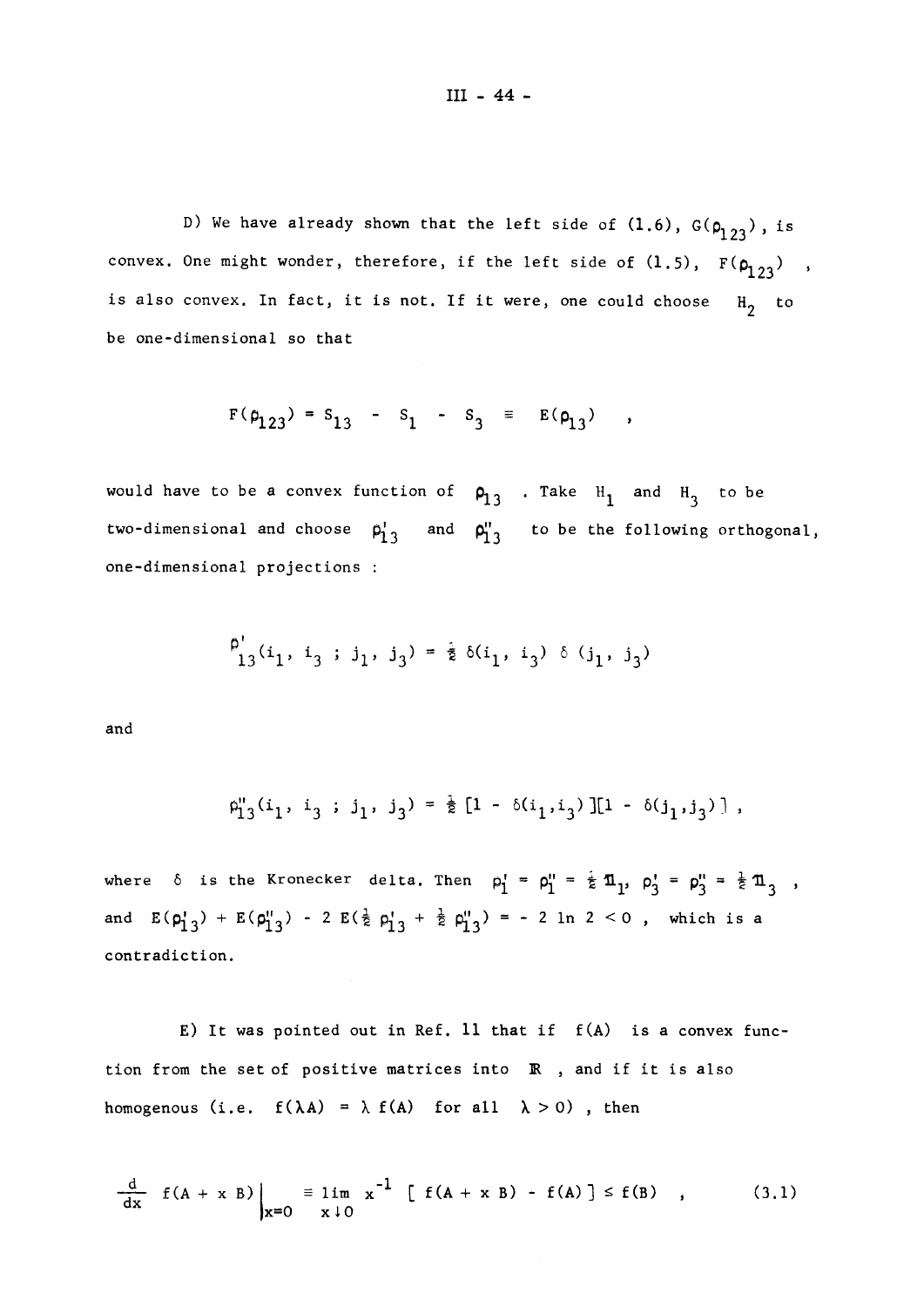# **III - 45 -**

whenever A,B are positive matrices and the above limit exists. The function  $(S_1 - S_{1,2})$   $(\rho_{1,2})$  has these properties. To apply  $(3.1)$  we compute :

$$
\frac{d}{dx} S(\rho + x \gamma) = -\frac{d}{dx} Tr[(\rho + x \gamma) ln (\rho + x \gamma)]
$$

$$
= - Tr \gamma ln (\rho + x \gamma) - Tr \gamma.
$$

Using this in **(3.1)** we conclude :

 $\frac{\text{Corollary}}{\text{Let}}$  in the control  $\mathsf{p}_{\mathbf{1}\mathbf{2}}^{\mathbf{2}}$  be positive, trace-class matrices on  $H_{12}$  . Then

 $Tr_{12} Y_{12}$  **ln**  $\varphi_{12}$  -  $Tr_1 Y_1$  **ln**  $\varphi_1$   $\leq Tr_{12} Y_{12}$  **ln**  $Y_{12}$  -  $Tr_1 Y_1$  **ln**  $Y_1$ ,

i.e. for each fixed  $v^2_{12}$ , the left side of (3.2) achieves its maximum when  $\rho_{12} = \gamma_{12}$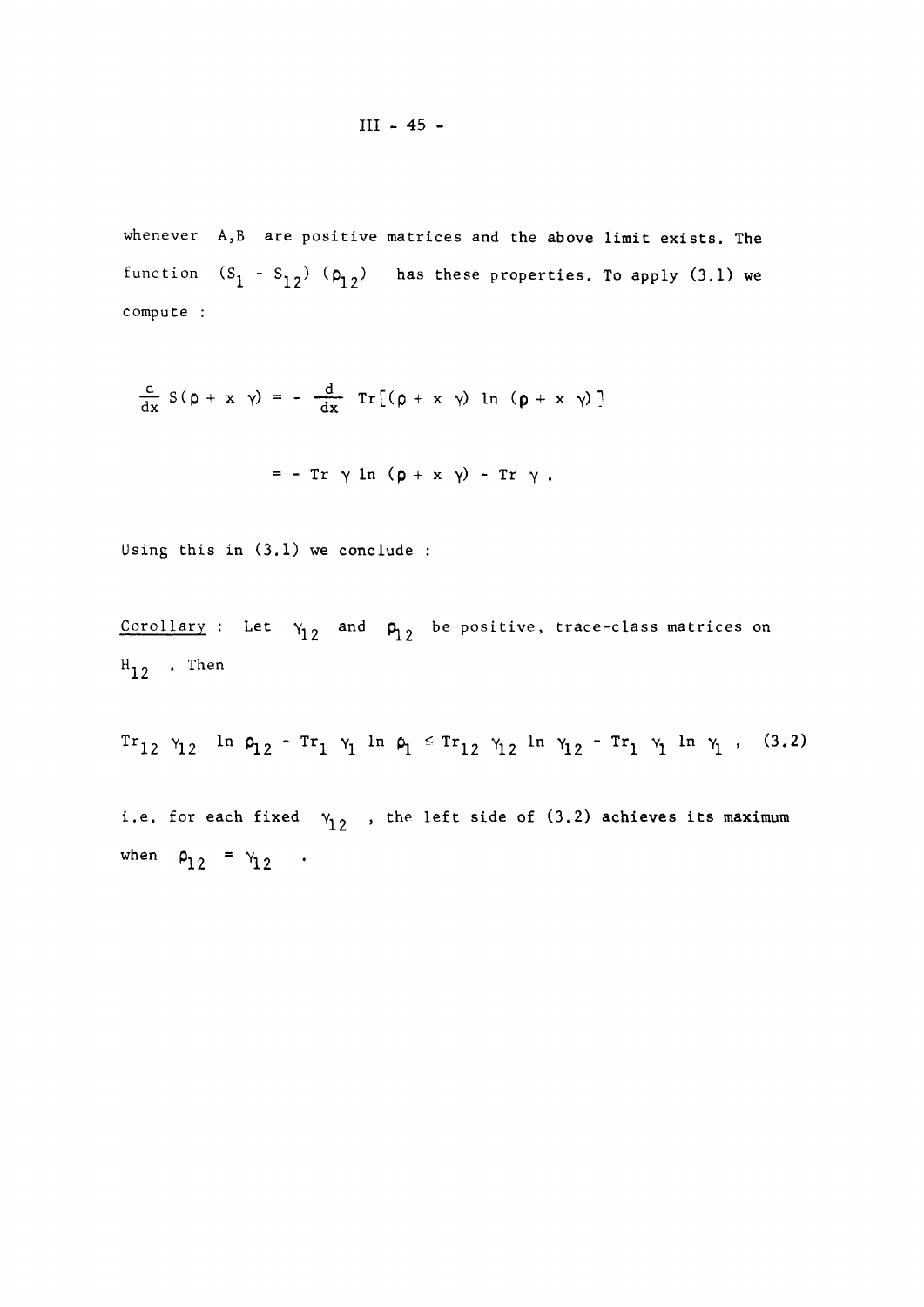#### IV.- EXTENSION TO INFINITE-DIMENSIONS.

We can use Theorem A.3 to extend Theorems 1 and 2 to infinite dimensions. For simplicity, we confine our discussion to Theorem 1 where  $\texttt{H}_{12}$  =  $\texttt{H}_{1}$   $\otimes$   $\texttt{H}_{2}$   $\;$  . The extension of Theorem 2 is similar and we point out the necessary changes at the end of this section.

Let  $E_i^{n}$  ( i = 1,2 and n = 1,2,...) be sequences of increasing, finite-dimensional projections on  $H_i$ , converging strongly to the identity, and define

$$
E'' = E_1^m \otimes E_2^m,
$$
  
\n
$$
\rho_{12}^n = E^n \rho_{12} E^n, \text{ and}
$$
  
\n
$$
\rho_1^n = Tr_2 \rho_{12}^n = E_1^n (Tr_2 E_2^n \rho_{12} E_2^n) E_1^n.
$$
 (4.1)

Since the spaces  $E^{\text{n}}_{i}$  are finite dimensional, Theorem 1 is satisfied by  $\rho_1^{}$   $\rho_1^{}}$  on  $E_1^{}}$   $H_1$   $\otimes$   $E_2^{}}$   $H_2^{}}$  for each n . Thus, it suffices to show that the sequences of matrices  ${\rho_1}^n\}_{n=1}^{\infty}$  and  ${\rho_1}^n\}_{n=1}^{\infty}$  satisfy the hypotheses of Theorem A.3 so that, e.g.  $\lim_{n \to \infty} S(\rho_{12}^{-n}) = S(\rho_{12}) = S_{12}$  $n \rightarrow \infty$ 

To show that  ${\left[\rho_1^{\quad n}\right]}_{n=1}^{\infty}$  satisfies Theorem A.3, we first note that  $E^n \longrightarrow n_{12}$  . If  $14$  the sequences  $A_n \xrightarrow{s} A$  and  $B_n \xrightarrow{s} B$  , then  $A_n$   $B_n$   $\xrightarrow{S}$  AB . Consequently,  $\varphi_1$  <sup>n</sup> converges to  $\varphi_1$ <sub>2</sub> strongly, and therefore weakly. It follows from the Ritz principle (see Proposition A.1) that  $\rho_1$ ,  $\frac{n}{2}$  =  $E^{II}$   $\rho_1$ ,  $E^{II}$   $\leftarrow$   $E^{III}$   $\rho_1$ ,  $E^{III}$   $\leftarrow$   $\leftarrow$   $\rho_1$ , with  $\leftarrow$  as defined in the Appendix. Therefore, the hypotheses of Theorem A.3 are satisfied and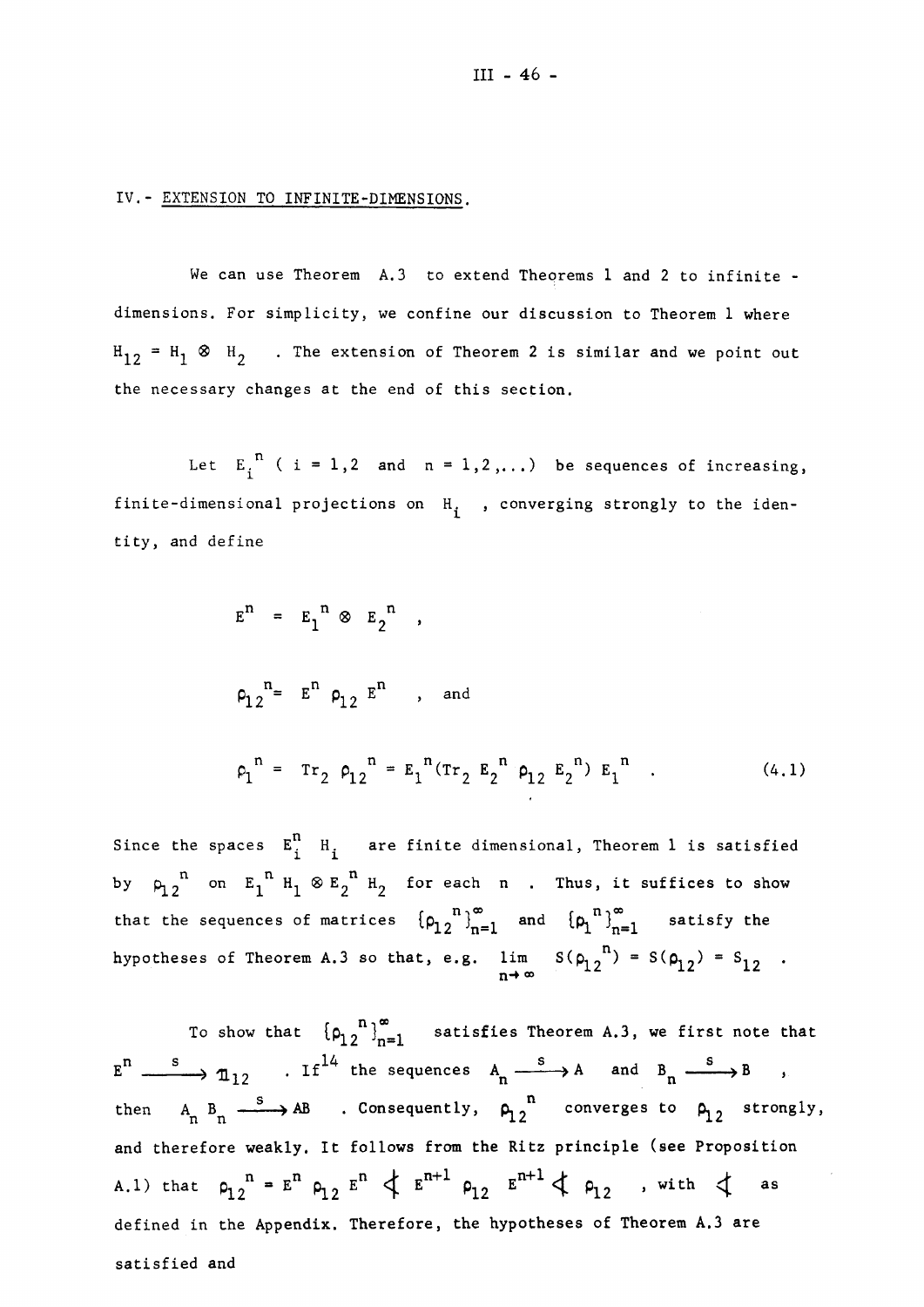$$
\lim_{n \to \infty} S(\rho_{12}^{n}) = S_{12}
$$
 (4.2)

To show that  ${\left[\rho_1^{n}\right]}_{n=1}^{\infty}$  also satisfies Theorem A.3, define  $p_1$ <sup>"</sup> = Tr<sub>2</sub> E<sub>2</sub><sup>"</sup> p<sub>12</sub> E<sub>2</sub><sup>"</sup> . Then  $p_1$ <sup>"</sup> = E<sub>1</sub><sup>"</sup>  $\widetilde{p}_1$ <sup>"</sup> E<sub>1</sub><sup>"</sup> . To show that  $p_1$ <sup>"</sup> converges to  $\rho_1$  weakly, it suffices to show that  $\stackrel{\sim}{\rho}_1^{\prime\prime}$  converges to  $\rho_1$ <sup>n</sup> strongly. (In fact, it converges uniformly). To do this we can assume, without loss of generality, that  $E_2$ <sup>"</sup> projects on the space spanned by  $e_i$  .... $e_n$  where  ${e_i : i = 1 ... \infty}$  is an orthonormal basis in  $H_2$  . Then

$$
(\Psi, \widetilde{\rho}_1^{n} \Psi) = \sum_{i=1}^{n} (\Psi \otimes e_i, \rho_{12} \Psi \otimes e_i)
$$

for all  $Y$  in  $H_1$ , and it follows that

$$
\widetilde{\rho}_1^{n} \leq \widetilde{\rho}_1^{n+1} \qquad , \qquad \text{and} \qquad (4.3)
$$

$$
\lim_{n \to \infty} (\Psi, (\rho_1 - \rho_1^n) \Psi) = \lim_{n \to \infty} \sum_{n+1}^{\infty} (\Psi \otimes e_i, \rho_1 \otimes \Psi \otimes e_i) = 0. \quad (4.4)
$$

Since  $\rho_1^{++}$  is a monotone sequence of positive operators, (4.4) implies that  $\rho_1^{\dots} \longrightarrow \rho_1^{\dots}$  and therefore  $\rho_1^{\dots} \longrightarrow \rho_1^{\dots}$  . Further, it follows from  $(4.3)$ , i.e. the monotonicity of  $p^+_1$  , that

$$
\rho_1^{n} \nless \varepsilon_1^{n+1} \tilde{\rho}_1^{n} \varepsilon_1^{n+1}
$$
\n
$$
\leq \varepsilon_1^{n+1} \tilde{\rho}_1^{n+1} \varepsilon_1^{n+1} = \rho_1^{n+1} \nless \rho_1 .
$$

Thus, Theorem A.3 implies  $n'$ ) = S( $\rho$ <sub>1</sub>) = S<sub>1</sub> n**-4 00**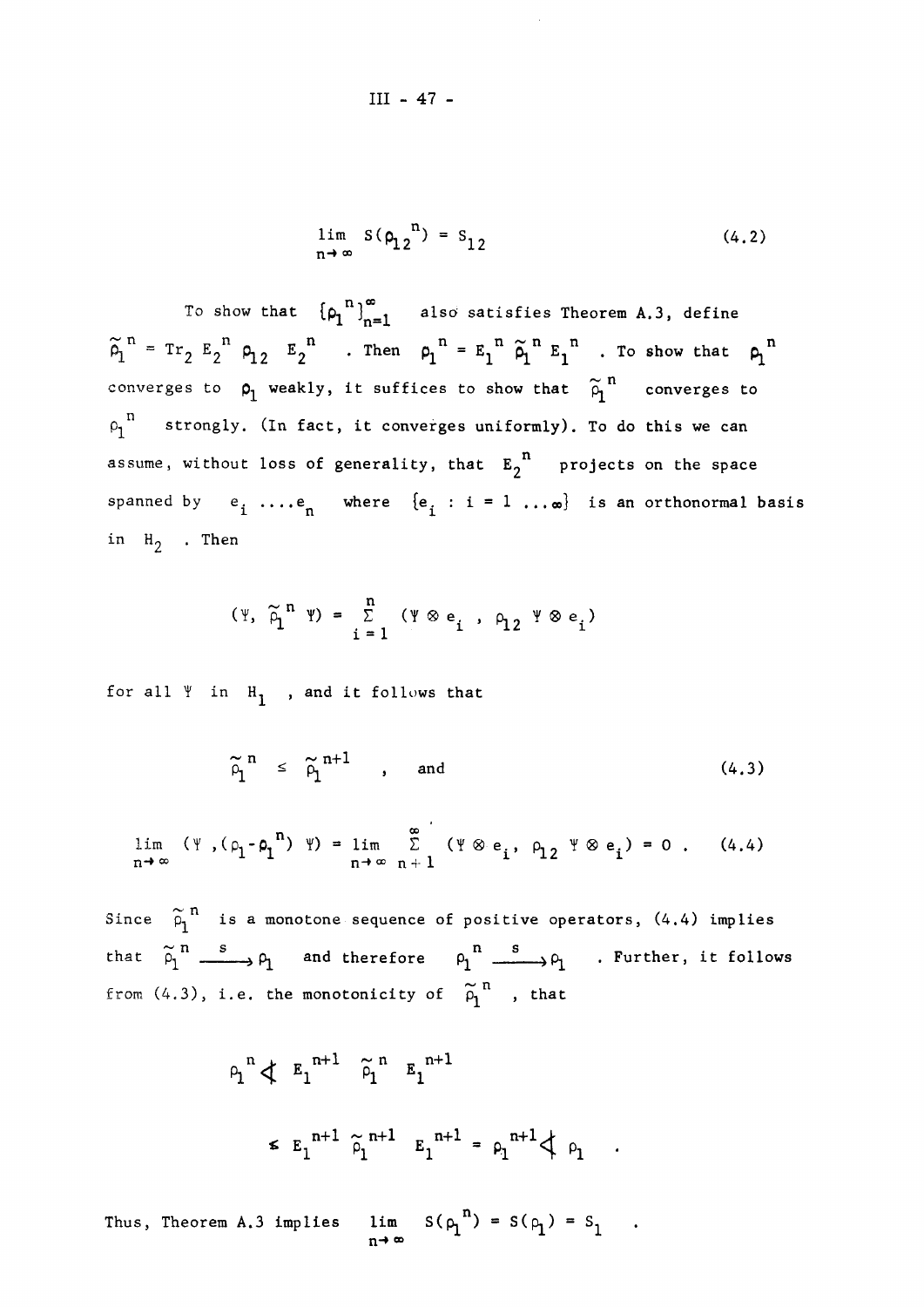Theanalysis for Theorem 2 is similar. One defines

$$
E^{n} = E_{1}^{n} \otimes E_{2}^{n} \otimes E_{3}^{n} ,
$$
  

$$
\rho_{123}^{n} = E^{n} \rho_{123} E^{n} , and
$$
  

$$
\rho_{12}^{n} = Tr_{3} \rho_{123}^{n} , etc...
$$

## ACKNOWLEDGEMENTS.

We thank D. Ruelle for generating and encouraging our interest in this problem. We are also grateful to R. Jost, O. Lanford, and D, Robinson for their encouragement and for helpful conversations. One author (E.L) would like to thank the Chemistry Laboratory III, University of Copenhagen, where part of this work was done.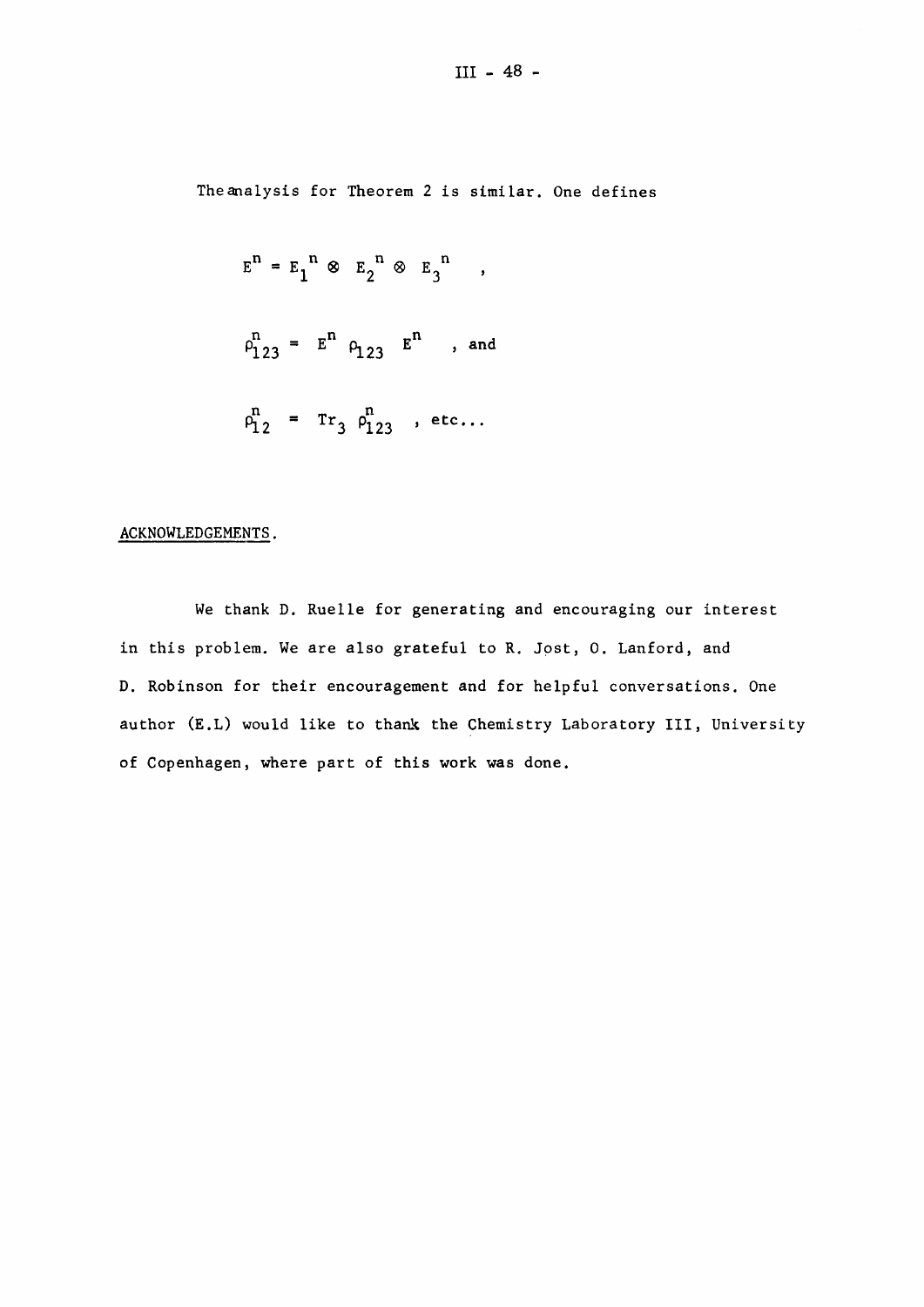APPENDIX : CONVERGENCE THEOREMS FOR ENTROPY. by B. Simon<sup>\*</sup>, Princeton University.

We discuss a variety of convergence theorems which are useful in extending entropy inequalities from finite dimensional matrices to infinite dimensional operators on a Hilbert space.

Definition : Let A be a positive compact operator.  $\mu_k$  (A) denotes the k th largest eigenvalue of A counting multiplicity.

Definition : Let  $s(x)$  be the function on  $[0, \infty)$  given by

x In x  $s(x) = 0$ if  $x \ge 0$ if  $x = 0$ 

If A is positive and compact, we set

$$
S(A) = \sum_{k=1}^{\infty} s(\mu_k(A)) ,
$$

the value infinity being allowed.

Definition : Let A and B be positive, compact operators. We write  $A \triangleleft B$  if and only if  $\mu_k(A) \le \mu_k(B)$  for all k.

Definition : Let  $\left\{A_n\right\}_{n=1}^{\infty}$  and A be positive, compact operators. We write  $A_n \xrightarrow{\mu} A$  if and only if  $\mu_k (A_n) \longrightarrow \mu_k (A)$  for each fixed k. n K. n ' k. n ' k. n ' k. n ' k. n ' k. n ' k. n ' k. n ' k. n ' k. n ' k. n ' k. n ' k. n ' k. n ' k. n ' k. n

Remarks : 1) The topology defined by  $\mu$ -convergence is, of course, non-Hausdorff.

\*) A. Sloan Fellow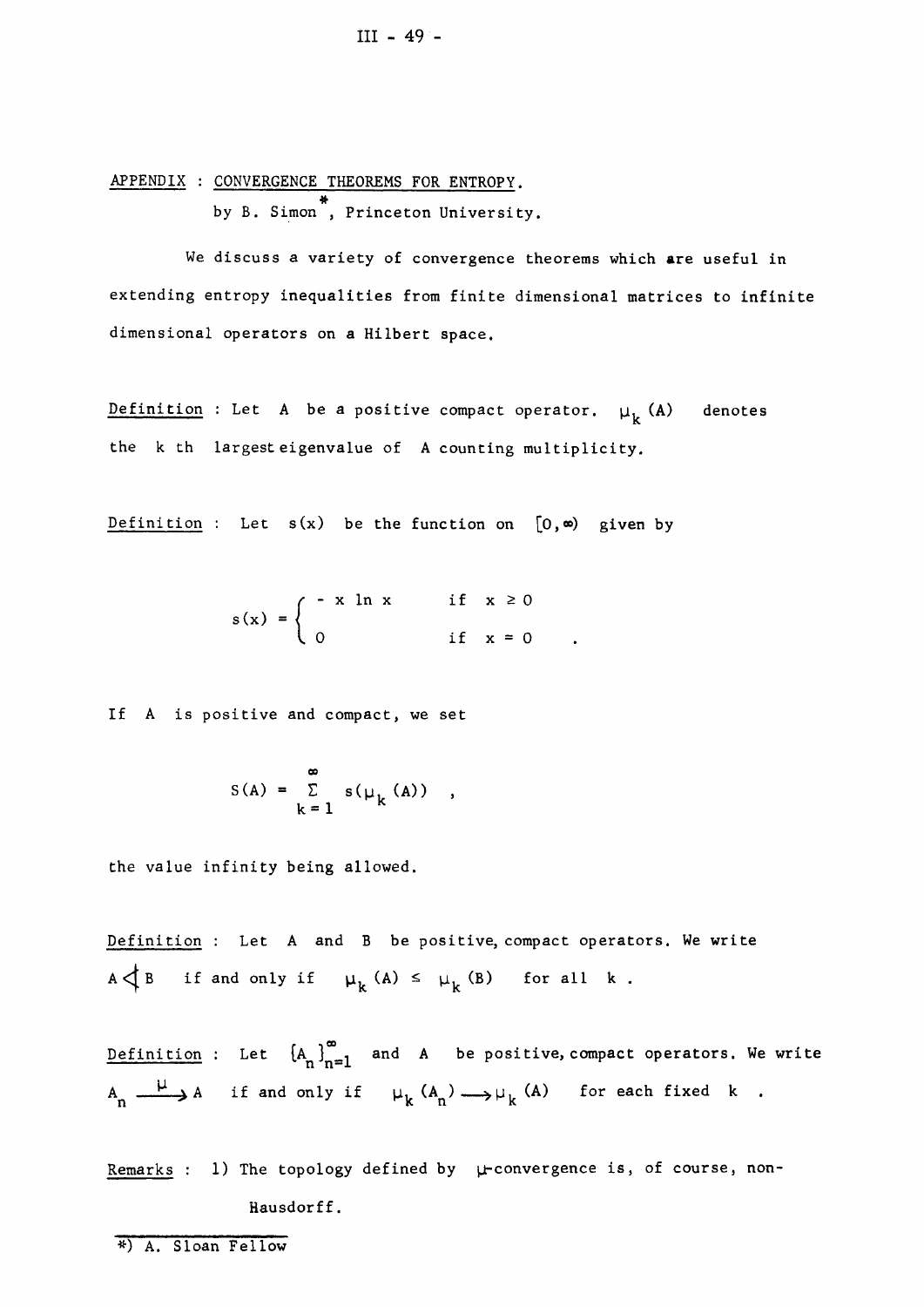2) The order  $\begin{cases} 1 \leq x \leq 1 \leq x \leq 2 \end{cases}$  is useful because of the following consequence of the Ritz principle:

Proposition  $A.1$  : Let A be a positive, compact operator and let P be a projection. Then  $PAP\triangleleft A$  . In particular, if P and Q are projections and  $P \leq Q$ , then  $PAP \leq QAQ$ 

The above is false if  $\oint$  is replaced by  $\leq$ .

Theorem A,2 : (Basic Convergence Theorem). Let B be a positive, compact operator with  $S(B) < \infty$  . Suppose  $\{A_n\}$  and A are given positive, compact operators with

- (1)  $A_n \xrightarrow{\mu} A$
- (2)  $A_n \nightharpoonup B$  for each n.

Then  $\lim_{n \to \infty} S(A_n) = S(A)$ . n→∞

<u>Proof</u>: The proof is based on the fact that s is monotone in  $[o,e^{-1}]$ . Since B is compact,  $\mu_k$  (B)  $\longrightarrow$  0 . Suppose  $\mu_N$  (B)  $\leq e^{-1}$  . By (1) and the continuity of  $s$ ,  $s(\mu_k(A_n)) \longrightarrow s(\mu_k(A))$ , each  $k$ , and by (2) and the monotonicity of  $s$  in [O,e ],  $s(\mu_{k}^-(A_{n})) \leq s(\mu_{k}^-(B))$  for  $k \geq N$ each n . Thus by the dominated convergence theorem for sums,  $\Sigma$  **s**( $\mu_L$  (A<sub>n</sub>))  $\longrightarrow$   $\Sigma$  **s**( $\mu_L$  (A)) . Since  $\Sigma$  **s** ( $\mu_L$  (A<sub>n</sub>)) certainly  $k \ge N$   $k \le N-1$ converges , the theorem is proven . Q.E.D.

For applications of theorem A.2, it is convenient to have statements expressed in a more usual form than  $\mu$ -convergence.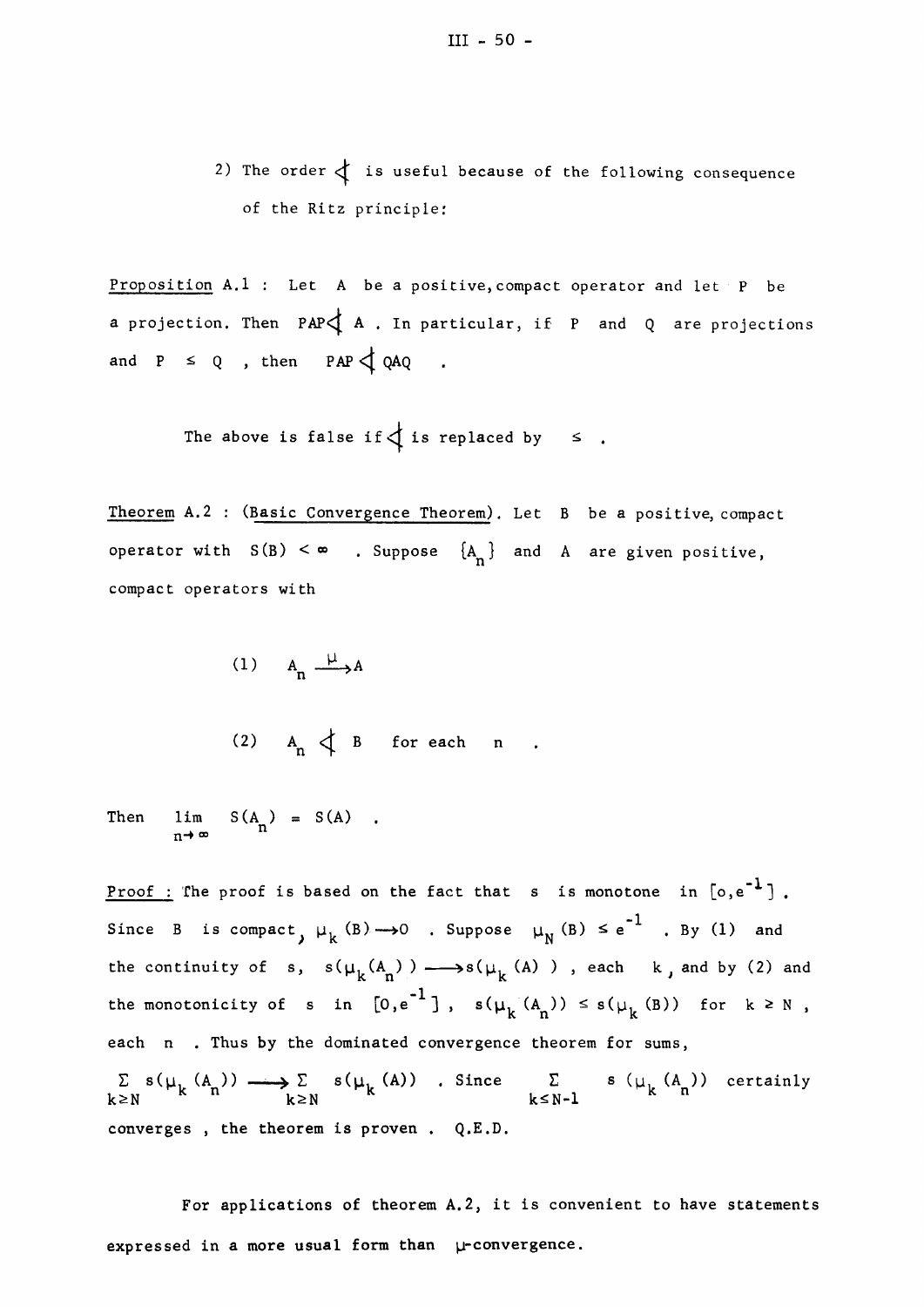**III - 51 -**

Theorem A.3 : Let  ${A_n}$  and A be positive, compact operators. If

(1)  $w-\lim_{n\to\infty} A_n = A$  and  $\cdot$ 

(2) 
$$
A_n \nightharpoonup A
$$
 for all n

then  $\lim_{n \to \infty} S(A_n) = S(A)$ .

<u>Proof</u> : We first prove that  $A_n \xrightarrow{u} A$ . Fix k and  $\varepsilon$  . By weak convergence and the min-max principle, it is easy to find a k-dimensional space, V , and an N such that

 $\overline{\phantom{a}}$ 

$$
(\Psi, A, \Psi) \geq (\mu_k(A) - \epsilon) ||\Psi||^2
$$

if  $\forall \in V$  and  $n \ge N$  , But then  $\mu_k (A_n) \ge \mu_k (A) - \varepsilon$  if  $n \ge N$  . Since  $\mu_{k}$  (A)  $\geq \mu_{k}$  (A<sub>n</sub>) by (2), this means  $\left|\mu_{k}$  (A) -  $\mu_{k}$  (A<sub>n</sub>) | <  $\epsilon$ if  $n \ge N$  and hence  $A_n \xrightarrow{\mu} A$ . If  $S(A) < \infty$ , the theorem then follows from Theorem A.2 . If  $S(A) = \infty$ , for any M we can find an L such that L  $\sum_{n=1}$  s( $\mu_k(A)$ ) > M . However, for L sufficiently large, S(A )  $\lambda$ k=l  $\overline{\mathbf{r}}$  $\geq \sum$  s( $\mu_L$  (A)) and, since  $\mu_L$  (A<sub>n</sub>)  $\longrightarrow$   $\mu_R$  (A), the latter sum **k**=1 **K n K n K n K n** can be made arbitrarily close to M . Thus  $S(A_n) \longrightarrow \infty$  . Q.E.D.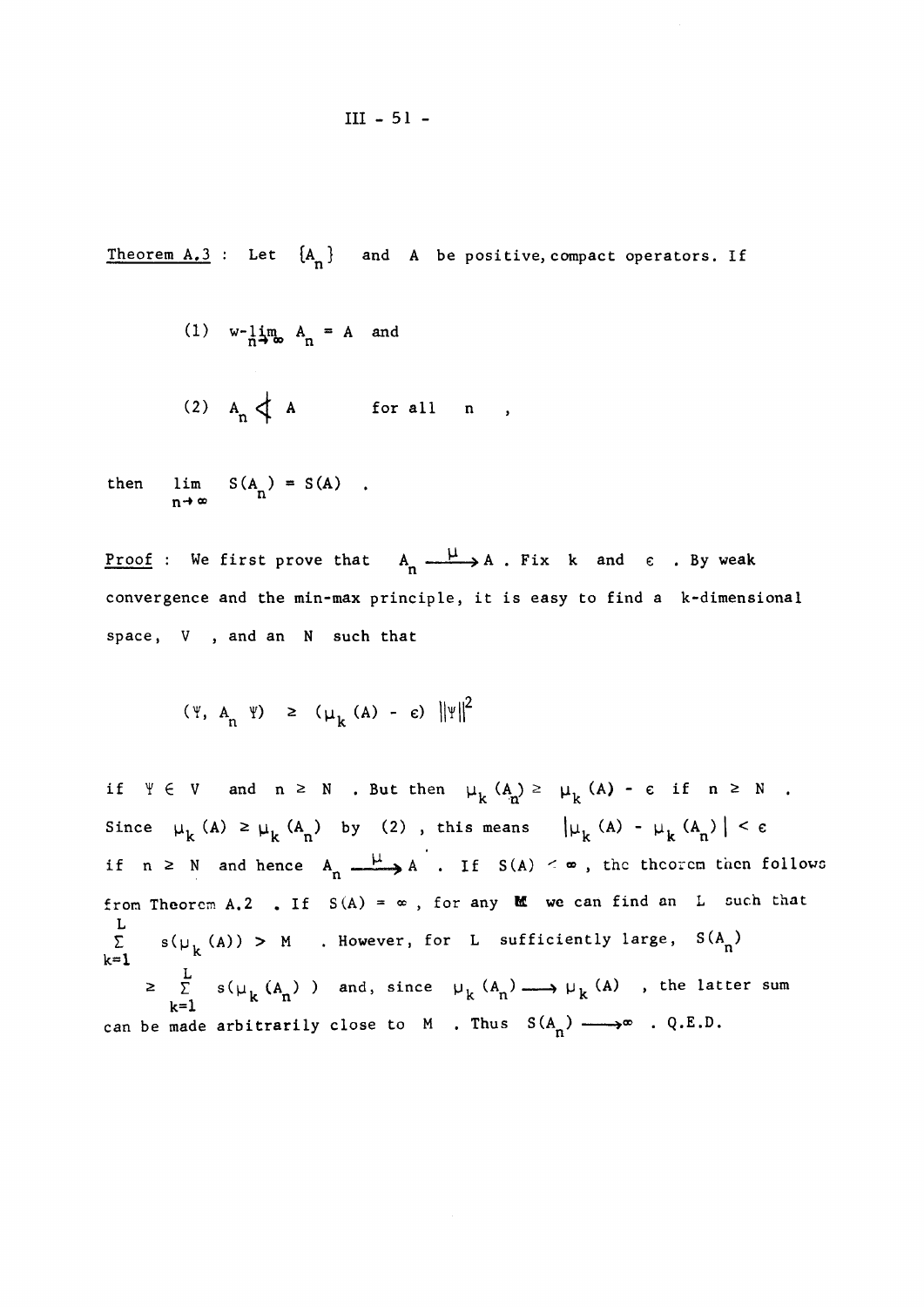Theorem A.4 : (Dominated Convergence Theorem for Entropy) : Let  ${A_n}$ , A and B be positive, compact operators and suppose that :

- (1)  $S(B) < \infty$
- $(2)$  w-lim  $A_n = A$

n

(3)  $A_n \leq B$  (operator inequality!).

Then,  $\lim S(A_n) = S(A)$  $n \rightarrow \infty$ 

Proof : Since B is compact, for any  $\varepsilon > 0$  we can find a finitedimensional subspace  $K \subset H$  such that  $(u, B u) = ||B^{\frac{1}{2}} u || < \epsilon ||u||$ for  $u \in L$ , where L is the orthogonal complement of K. Since  $A_n \leq B$ ,  $\|\underline{A}_n^{\frac{1}{2}}u\| = (u, A_n u) \leq (u, B u) \leq \varepsilon \|u\|$  for all u in L . Since  $A_n \xrightarrow{w} A$ ,  $A \leq B$  and  $||A^{\frac{1}{\epsilon}} u|| \leq \epsilon ||u||$  for all u in L also. We now show  $A_n \rightarrow A$  uniformly. Recall that  $||A_n - A|| = \sup \{ |(\varphi, (A_n - A) \varphi)| : \varphi, \varphi \in H, ||\varphi|| = ||\psi|| = 1 \}$ . Now write  $\varphi = f + u$ ,  $\psi = g + v$  where  $f$ ,  $g$  are in K and u, v in L. Then

$$
(\varphi, (A_n - A) \varphi) = ( (f + u), (A_n - A) (g + v))
$$
  
\n
$$
\leq (f, (A_n - A)g) + ||A_n^{\frac{1}{2}} f||^{\frac{1}{2}} ||A_n^{\frac{1}{2}} v||^{\frac{1}{2}}
$$
  
\n
$$
+ ||A^{\frac{1}{2}} f||^{\frac{1}{2}} ||A^{\frac{1}{2}} v||^{\frac{1}{2}} + ||A_n^{\frac{1}{2}} u||^{\frac{1}{2}} ||A_n^{\frac{1}{2}} g||^{\frac{1}{2}}
$$
  
\n
$$
+ ||A^{\frac{1}{2}} u||^{\frac{1}{2}} ||A^{\frac{1}{2}} g||^{\frac{1}{2}} + ||A_n^{\frac{1}{2}} u||^{\frac{1}{2}} ||A_n^{\frac{1}{2}} v||^{\frac{1}{2}}
$$
  
\n
$$
+ ||A^{\frac{1}{2}} u||^{\frac{1}{2}} ||A^{\frac{1}{2}} v||^{\frac{1}{2}}
$$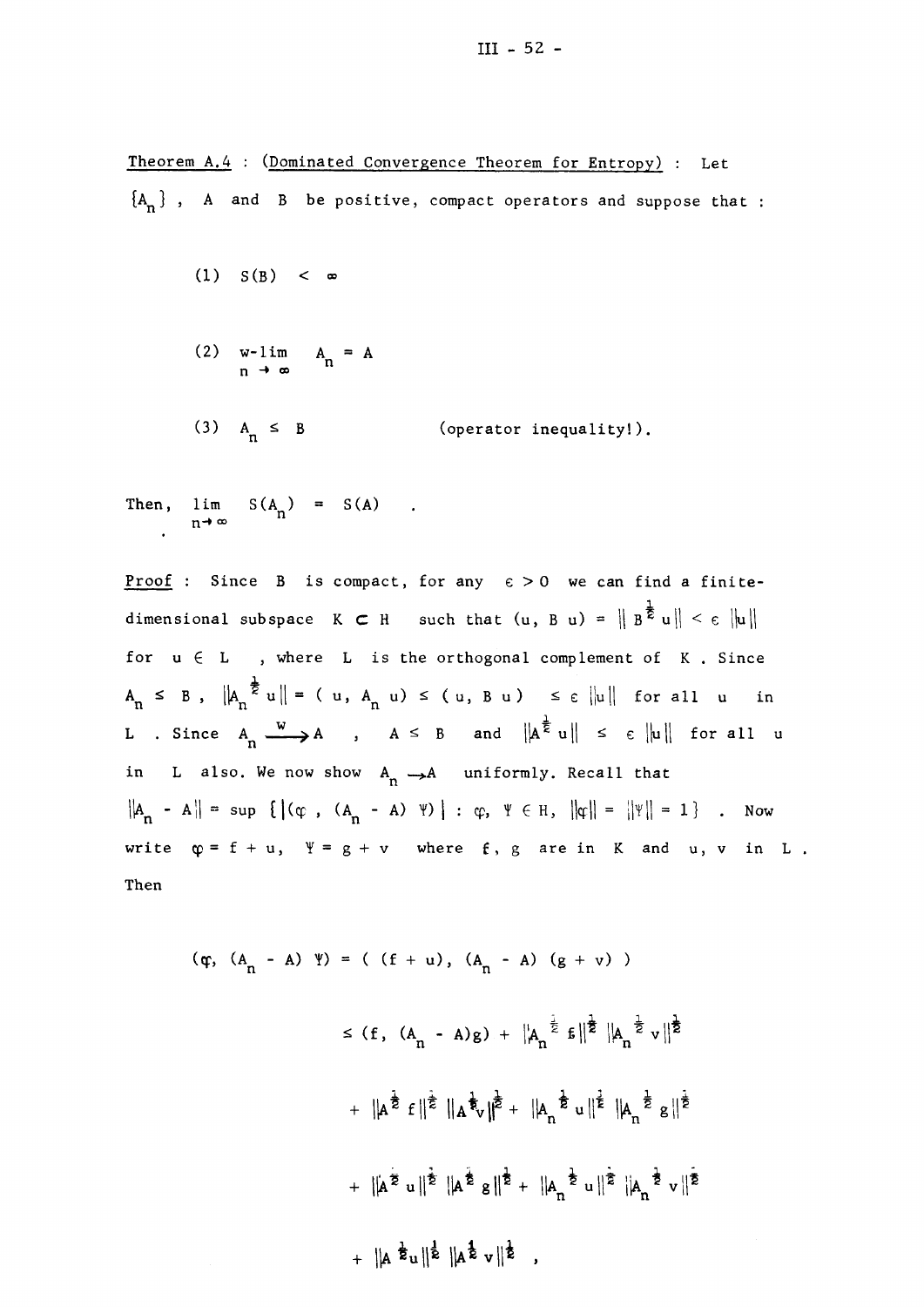**III - 53 -**

which can be arbritrarily small since  $A_n \longrightarrow A$  uniformly on  $K$ ,  $A_n^{\frac{1}{2}}$  and  $A^{\frac{1}{2}}$  are bounded on K,  $\left\|A_n^{\frac{1}{2}}u\right\| < \epsilon$ ,  $\left\|A^{\frac{1}{2}}u\right\| < \epsilon$ , etc..., and  $\|f\| \leq \|\phi\|$  etc... Thus  $|(\phi, (A^r_A - A) \ Y)|$  can be made arbitrarily small independent of  $\varphi$ ,  $\psi$  ( for all  $\varphi$ ,  $\psi$  with  $||\varphi|| = ||\Psi|| = 1$  and thus  $||A_n - A|| \longrightarrow 0$  . By the min-max principle,  $|\mu_k(A_n) - \mu_k(A)| \leq |\mu_n - A||$  . Thus  $A_n \xrightarrow{\mu} A$ , and (1) implies  $\frac{1}{h}$  Theorem  $\frac{1}{h}$  is conjicthe  $0 \nabla h$ that Theorem **A.**2 is applicable. Q.E.D.

Example : Let  ${A_n}$ , A and B be the following operators on H , where  $\{\varphi_n\}$  is an orthonormal basis for H :

$$
A \varphi_k = 0, each k
$$

$$
A_n \varphi_k = \delta_{nk} e^{-1} \varphi_n
$$

$$
B = A_1
$$

Then  $A_n \nlessleftarrow B$  ,  $A_n \longrightarrow A$  strongly, but  $S(A_n)$  does not converge to n r n n  $\mathcal{S}(\mathcal{A})$  . This example shows that  $\mathcal{A}$  and not is neglected in Theorem in Theorem in Theorem in Theorem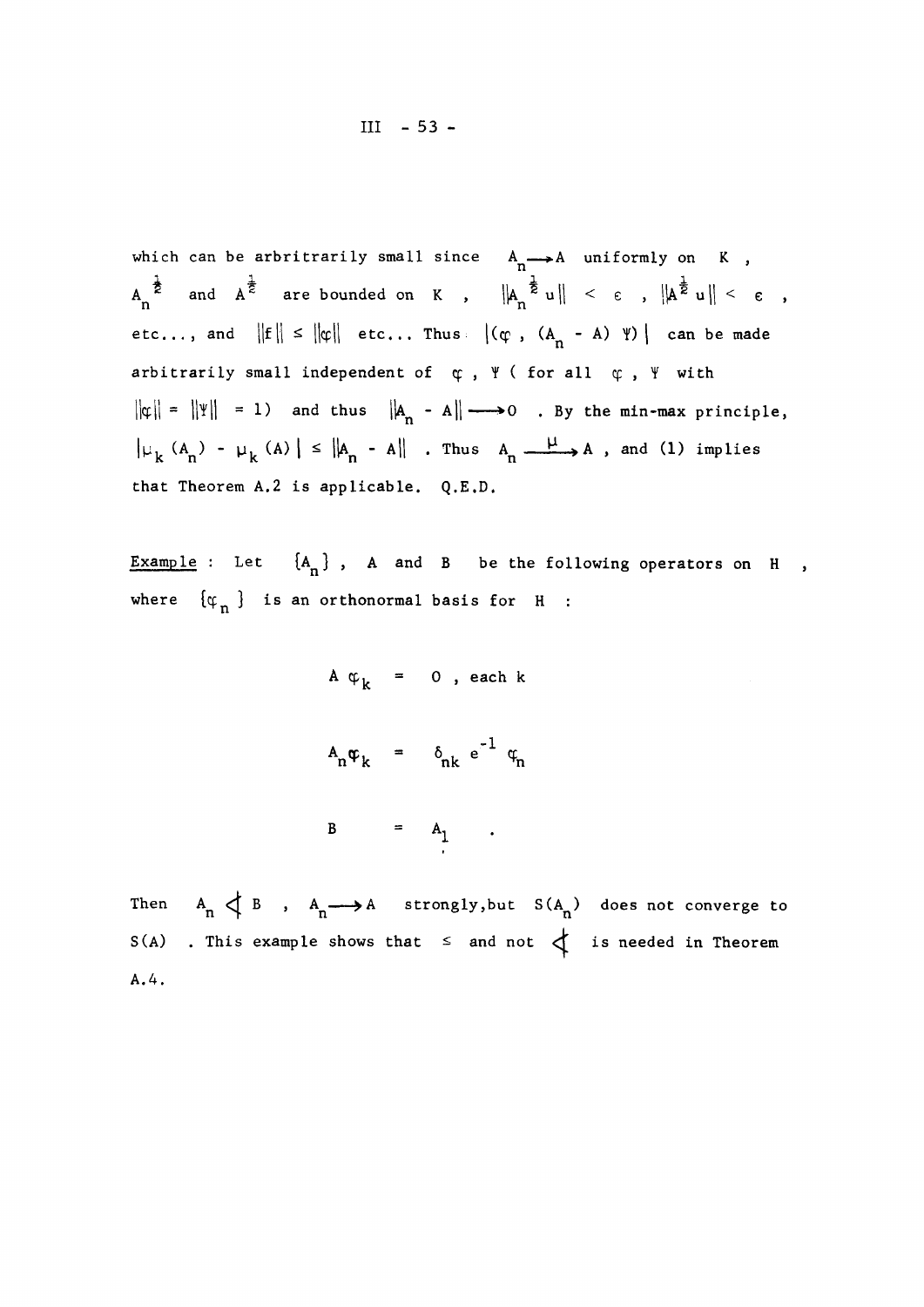#### REFERENCES.

- **[1]** E.H. Lieb and M.B. Ruskai, Phys, Rev. Letters **30 , 434 (1973).**
- **[2]** H. Araki and E.H. Lieb, Commun. Math. Phys. 1**8, 160 (1970).**
- **[3** ] F. Bauman and R. Jost, in Problems of Theoretical Physics ; Essays Dedicated to N.N. Bogoliubov, **285,** Moscow, Nauka **(1969).**
- [4] R. Jost, in "Quanta" -Essays in Theoretical Physics Dedicated to Gregor Wentzel, P.G.O. Freund, C.J. Goebel and Y, Nambu eds., **13,** University of Chicago Press, Chicago **(1970).**
- **[5]** F. Baumann, Helv. Phys. Acta **44, 95 (1971).**
- [6] D.W. Robinson and D. Ruelle, Commun. Math. Phys. 5, 288 (1967).
- **[7] 0.** Lanford III and D.W. Robinson, J. Math. Phys. **9, 1120 (1968).**
- **[8]** E.P. Wigner and M.M. Yanase, Proc. Nat. Acad. Sei. **49, 910 (1963);**  Canad. J. Math. **16, 397 (1964).**
- **[9]** A. Uhlmann, "Endlich Dimensionale Dichtematrizen, II". Wiss. Z. Karl-Marx-Univ, Leipzig, Math-Naturwiss. R., to appear.
- **[10**] D. Ruelle, Statistical Mechanics : Rigorous Results. Benjamin, New York **(1969),** Theorem **2.5.2.**